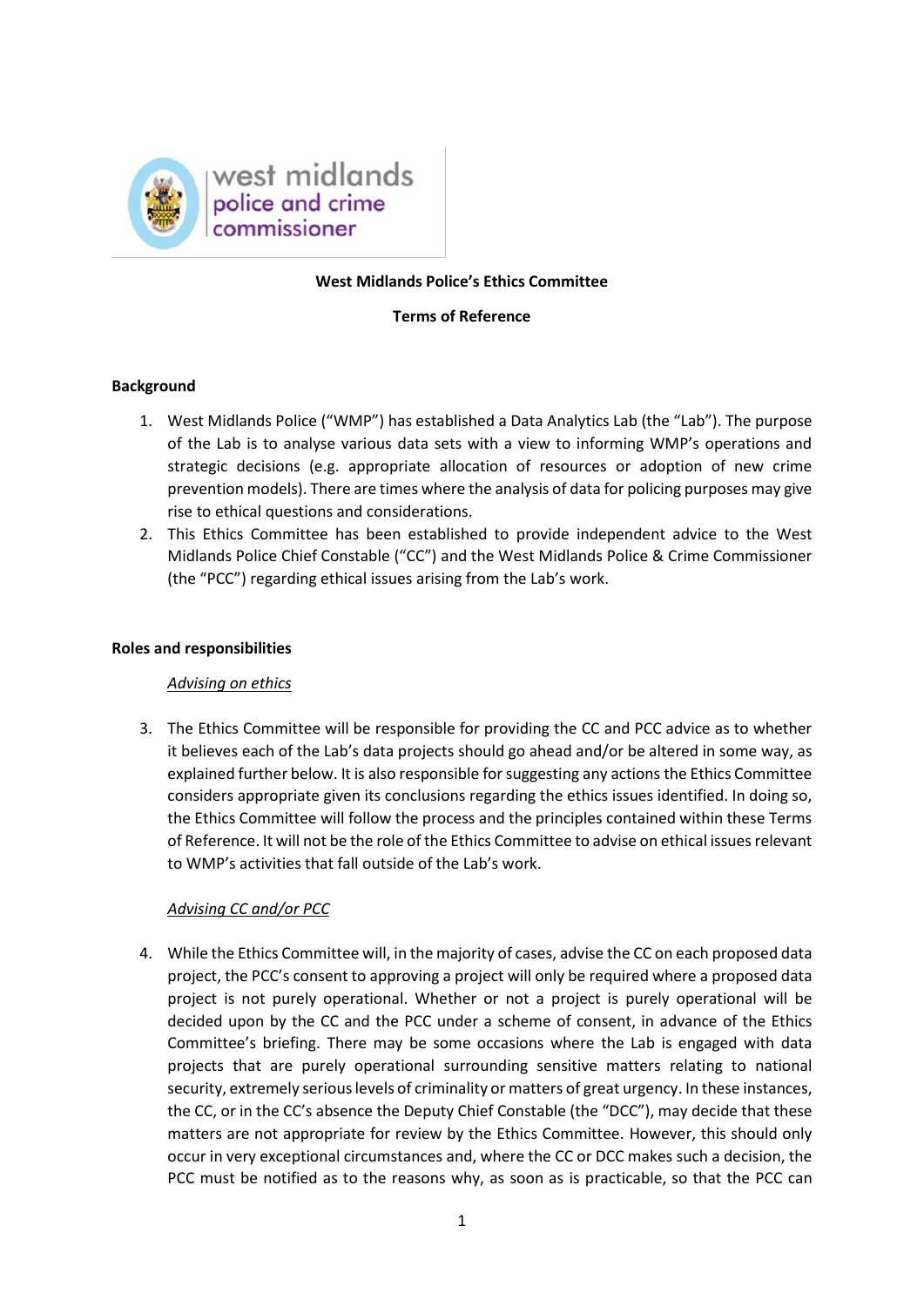properly hold the CC to account for the decision. The PCC will keep this arrangement under review and will express any concerns to the CC in the event that the PCC believes a proposal should have been considered by the Ethics Committee, following which the PCC and CC shall, in good faith, agree how to take the matter forward.

## *Advice separate from WMP compliance*

- 5. It is not the Ethics Committee's role to provide legal advice and the process in these Terms of Reference assumes that legal counsel will be independently sought by WMP as appropriate. Equally, WMP will remain responsible for the Lab having its own internal confidentiality management, data protection and information management governance and processes including the appointment of a Data Protection Officer, seeking independent specialist legal or data protection advice and conducting its own data protection impact statements and assessments on proposed projects before such projects are considered by the Ethics Committee. There should be a clear statement on any project proposals to the Ethics Committee making it clear that the Lab has received advice from WMP that the proposal is legally compliant, provided the Lab has in fact received such advice. Further, for the avoidance of doubt, it will be WMP's responsibility to ensure the activities of the Lab comply with any other regulator and/or UK government body inspection regime (whether relating to investigatory powers or otherwise). To the extent that either the PCC's office or WMP is required to participate in any regulatory query in relation to the Ethics Committee, they shall comply with their legal duties. The Ethics Committee will, of course, consider relevant legal issues, where identified, as part of its analysis of the ethics issues arising.
- 6. Subject to obligations of confidentiality and the contractual terms of their appointment, WMP will not hold members liable for the advice they provide in their capacity as members of the Ethics Committee, and their contracts will include an indemnity. Of course, members will nevertheless be expected to use all reasonable endeavours to provide advice to the best of their ability and with reasonable care, skill and diligence.
- 7. Members will be under a strict obligation to maintain the confidentiality of matters discussed that are deliberately not disclosed as part of the Ethics Committee records (discussed below). However, members should also be aware that their advice may, subject to applicable law and applicable legal procedures, be disclosable in legal proceedings or regulatory action involving WMP.
- 8. The Ethics Committee is to act independently and free of bias, including political bias.

# **Membership of the Ethics Committee**

### *Members' skill set*

- 9. In the ordinary course of business, members of the Ethics Committee will typically include:
	- a) Two experienced data science specialists (the relevant data science experience expected by WMP and the OPCC, will be stipulated in the OPCC's advert for the committee vacancies reserved for these data scientists). Typically, they will help inform other members on the data methodology being employed in conducting the analysis.
	- b) An experienced human rights expert. Typically, this member would inform other members on human rights principles or law and associated legal issues, such as discrimination, bias, data protection and privacy rights.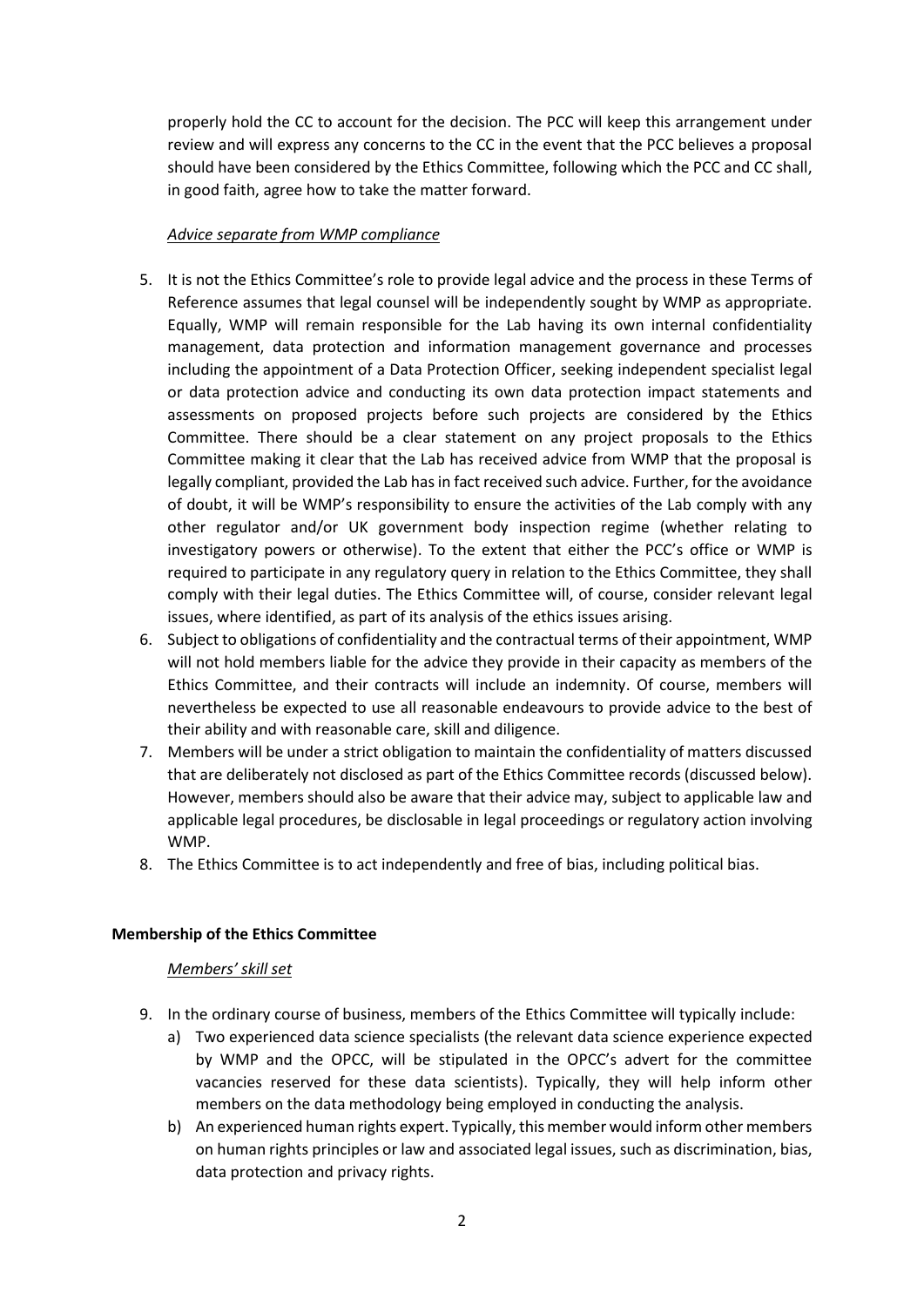- c) A senior civil servant experienced in implementing policy. Typically, this member would inform other members on practical realities of implementing policy in the public sector.
- d) Four external members who are residents of the West Midlands, who need not have any specific qualifications or areas of expertise. However, these members must have demonstrated that they can bring value to the work of the Ethics Committee, and will bring with them a strong awareness of discrimination, privacy and other ethical issues. Some members may also be appointed for their expertise in the area of crime prevention and policing.
- e) A senior representative of the OPCC. Typically, this member would be expected to inform the Ethics Committee of the PCC's interest in the issue, such as expressing reasons as to why a particular question is not purely operational and therefore falling within the PCC's scope. However, this member is not to interfere with the Ethics Committee's independence and political neutrality.
- f) A senior representative of WMP. Typically, this member would be expected to inform the Ethics Committee on operational matters, such as information as to how certain data sets are collected in practice, WMP's operational priorities or other relevant matters such as criminal trends and rationale for proposing certain questions.
- g) Strong consideration will be given to appointing a member or members who bring with them expertise in ethics in policing, sociology, criminology, ethics and moral philosophy and/or other areas of specialism relating to the field of ethics defined broadly.
- h) A human rights campaign group (i.e. an organisation established to promote or protect human rights) representative who should come with a broad range of knowledge around data privacy and issues concerned with bias and discrimination.
- i) An organisation concerned with the prevention of crime and tackling social exclusion (e.g. an organisation concerned with rehabilitation or crime prevention initiatives) representative, who should bring with them an awareness of crime prevention, policing and ethics issues whether related to discrimination, privacy, human rights generally or other ethical considerations.

Typically, external representatives would be expected to offer insight from an external campaigner's perspective, while ensuring their advice is independent from the campaign group (similar to the independence of a charity trustee who is appointed as a representative of a third party) and respectful of the principles within these Terms of Reference.

# *Term of membership*

- 10. Members will typically be appointed for a term of three years in accordance with the appointment process set out below. Members who have served a three year term may be appointed for a second term of three years, such appointment process to be the same as the initial appointment, as set out below. In any event, individuals will not typically sit more than two terms of three years, although the PCC reserves the right to extend terms to ensure continuity and support when new members are appointed, such as allowing a period for an outgoing Chair to guide new members through the Ethics Committee's processes.
- 11. It is recognised that the senior representative of WMP and OPCC may change more frequently due to the typical length of time served in any one position by senior officers or appointees as applicable. Should an officer or appointee not be able to sit on the Ethics Committee for the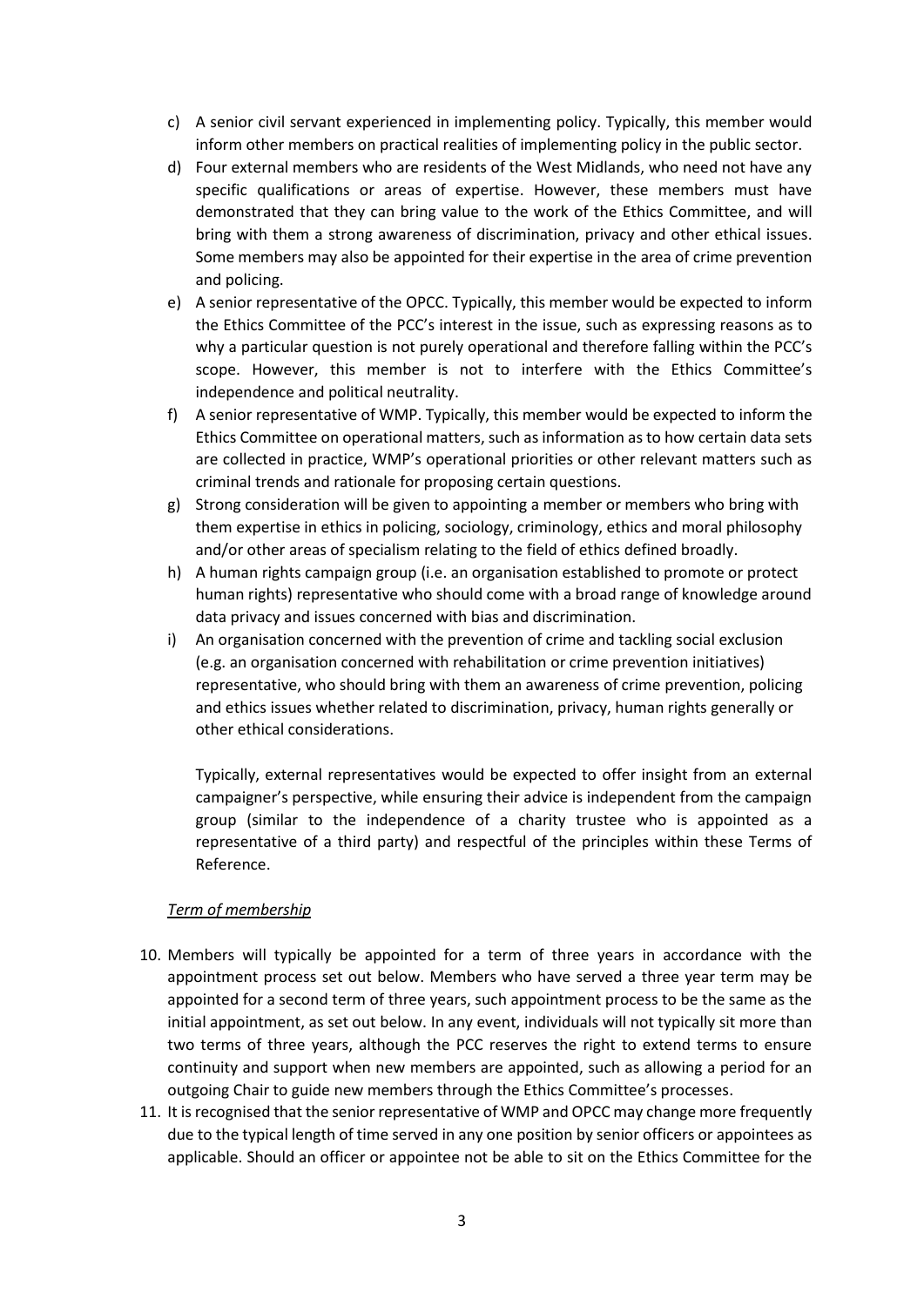full three year term, the CC or PCC as applicable shall replace them with another senior representative for the remainder of the current term.

### *Membership vetting*

12. Members may need to be vetted due to the confidential nature of information and/or data being considered from time to time. Whether or not vetting is required, and the type of vetting that may be required, will be a decision of WMP.

## *Website biography*

13. Appointed members will have a short biography placed on a website page on the PCC's website, so that the public can access information on the committee's membership.

## **Meetings and records**

## *Timing of meetings*

- 14. The Ethics Committee will, upon all members having been given reasonable notice, meet privately to discuss the ethical issues arising regarding specific Lab data projects. It is expected that meetings will typically be held quarterly. When deciding times and dates of meetings, the OPCC will give due consideration to the personal circumstances of the applicable member to try to avoid choosing times that act as a social barrier to their membership. The OPCC will seek to support such members with the reimbursement of reasonable expenses to enable their attendance, where the OPCC deems appropriate.
- 15. If they agree to do so, the Ethics Committee members may, through the Chair, ask the OPCC Secretariat if they can hold a meeting outside of the scheduled quarterly meetings if they deem it necessary to provide advice for a particular project in a timely fashion. In such cases, the OPCC Secretariat will consult with the Lab and will confirm to the Ethics Committee whether or not there is to be an additional meeting.
- 16. For urgent advice or advice on data project proposals before they are finalised, the Ethics Committee members may also agree to accept a reasonable request from the Lab for an additional meeting, provided the Lab has consulted with the OPCC Secretariat and the OPCC, acting reasonably, agrees.

### *Appointing the Chair*

17. The Chair of the Ethics Committee shall be appointed by the PCC. The Chair may not be the WMP or the OPCC representative, so as to preserve the independence of the Ethics Committee. The Chair shall be able to invite other relevant experts to meetings to advise the members, provided any invitees agree to maintain the confidentiality of matters discussed.

# *Format of meetings*

18. After the Chair has opened the meeting, representatives from the Lab shall be given an opportunity to present the applicable project proposal. The Chair may invite the Lab representatives to stay to answer questions from the members of the Ethics Committee. Once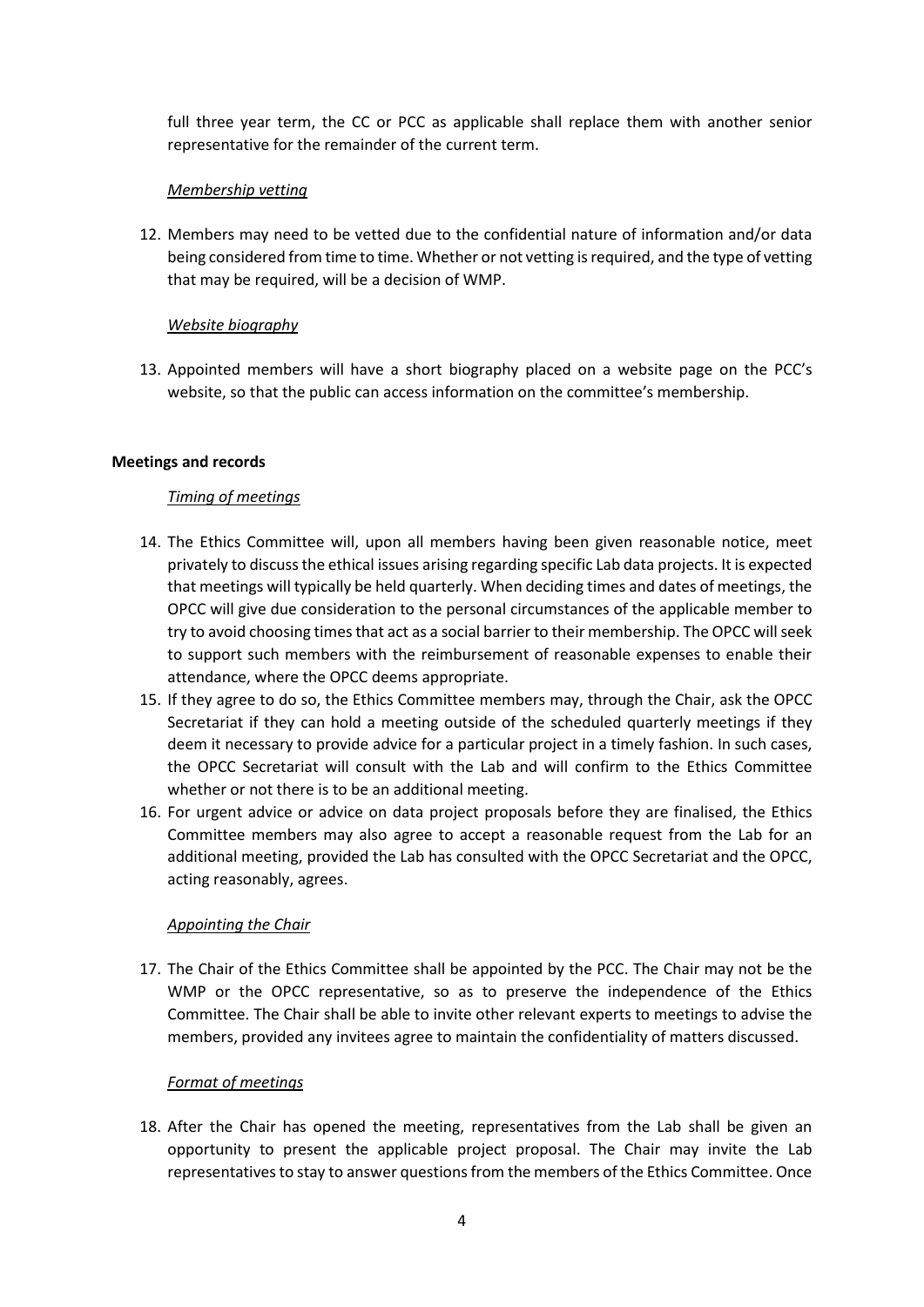all questions have been asked, if any, the Chair will ask the Lab representatives to excuse themselves from the meeting so as not to inadvertently impact on the impartiality of the rest of the meeting.

## *Minutes of meetings*

- 19. Minutes shall be kept of all meetings. Records shall be kept of all minutes, briefing papers and advice provided by the Ethics Committee (together the "Records").
- 20. All Records will be provided to the members of the PCC's Strategic Policing and Crime Board, at the Board's next meeting. As explained further below, all or part of such Records may be redacted by the OPCC Secretariat (see role description below) at the direction and reasonable discretion of the Ethics Committee, the CC and/or the PCC for the purpose of maintaining confidentiality such as in relation to commercial confidentiality, operational sensitivity and personal data.

## **Quorum**

- 21. Ethics Committee meetings will be considered quorate when five or more members are present provided that at least one data science expert, one human rights expert (or human rights third party representative), one external member and the Chair are always present. Where the Chair is the same as the data scientist, human rights expert (or human rights third party representative) or external member, at least one other non-WMP or non-OPCC member must be present.
- 22. Substitutes will not be permitted to attend meetings, unless by invitation of the Chair.
- 23. In order for any expedited proposal to be formally recommended by agreement over correspondence (e.g. by email), a sufficient number and category of members would need to respond in accordance with a quorate meeting.

### **Appointment of members**

- 24. The PCC will appoint the Ethics Committee members (except for the WMP representative which shall be appointed by the CC). With the exception of the OPCC member, the CC's agreement will be required before formally appointing the other members chosen by the PCC.
- 25. Members may be directly approached and appointed based on their having appropriate experience, but in each case following an application and interview process. The OPCC will also open a formal application and interview process and will advertise as appropriate and comply with relevant laws. The appointments will be published on a website page outlining the work of the Ethics Committee.
- 26. While at all times complying with equality laws of England and Wales, the PCC and CC will use all reasonable endeavours to appoint Ethics Committee members that are, so far as is possible, representative of the diverse communities of the West Midlands including in relation to age, race, colour, nationality, religion, belief, sex, gender, pregnancy & maternity, disability, sexual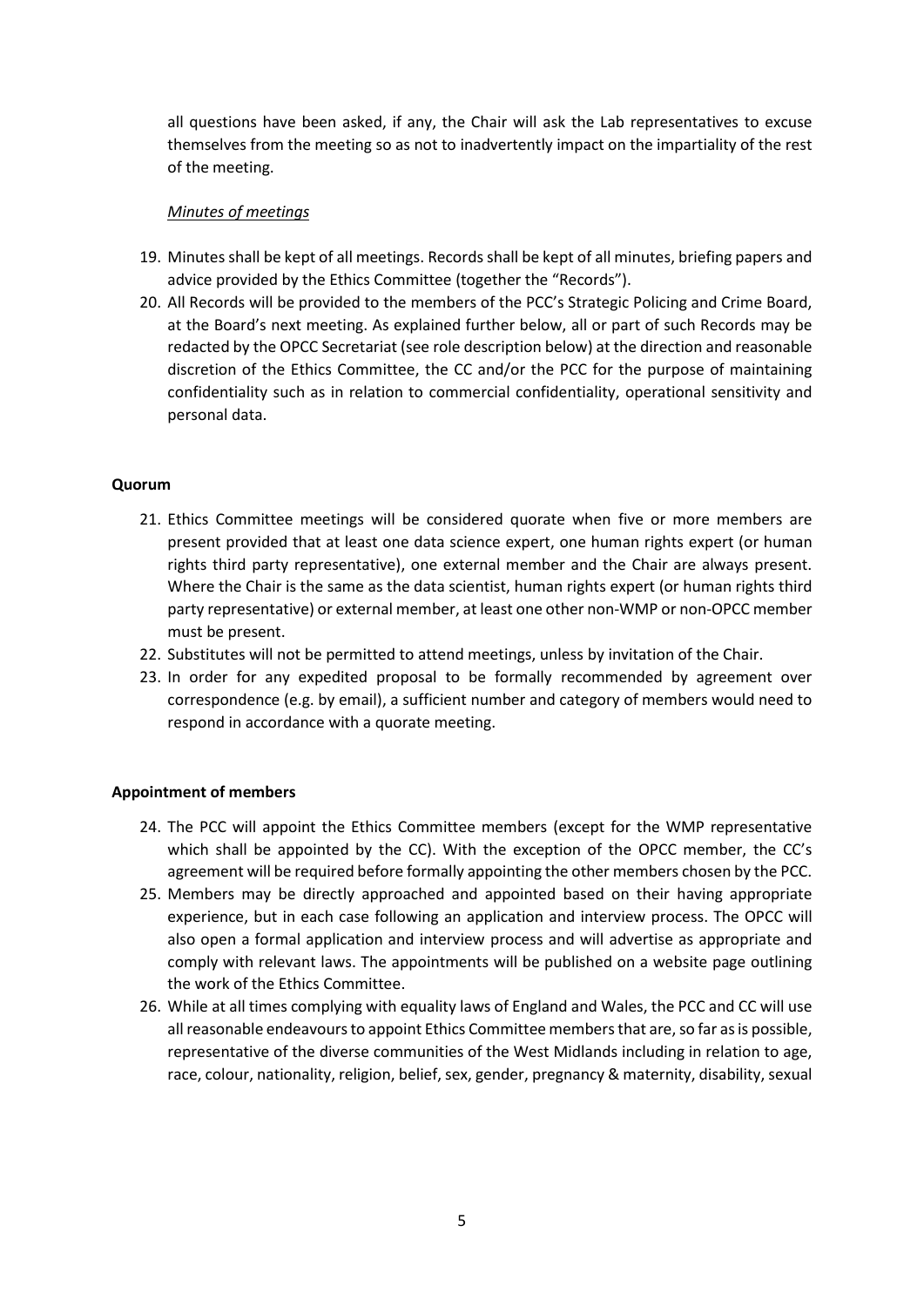orientation or otherwise. This shall apply both to external and non-external members of the Ethics Committee.<sup>1</sup>

- 27. All applicants for membership will need to disclose any conflicts of interest before being appointed, and after their appointment, to disclose any conflicts at the time they arise where applicable. Upon joining the Ethics Committee, a member must absolve themselves from participating in the discussions of the Ethics Committee where that same member has a conflict.
- 28. The PCC and CC reserve the right to remove members by agreement if, acting reasonably, they deem such a removal to be in the public interest. Any such removal will be justified in writing to the individual, to help ensure there is transparency and integrity in the decision. The PCC and CC may agree any such additional rules or codes of conduct from time to time governing the conduct and removal of Ethics Committee members.

## **Benefits of membership**

- 29. Membership of the Ethics Committee will not be remunerated, to preserve decision making independence.
- 30. Reasonable and necessary expenses will be reimbursed. When deciding what is reasonable, the OPCC will give due consideration to the personal circumstances of the applicable member so that expenses do not serve as a social barrier to their membership.

### **Secretariat**

- 31. The OPCC will appoint an OPCC Secretariat to organise the meetings and, working with the Lab, help administer the briefing papers for the Ethics Committee.
- 32. The OPCC Secretariat will, working with the Lab, ensure there is consistency in the format of briefing papers and the advice provided by the Ethics Committee following its analysis.
- 33. Briefing papers, which will mainly be made up of the project proposals submitted by the Lab, are typically to be provided by the OPCC Secretariat to the members of the Ethics Committee one week before scheduled meetings, or sooner where possible, to ensure members have enough time to consider the content.
- 34. The OPCC Secretariat may, with agreement from the PCC, provide further procedural rules from time to time to ensure the smooth running of the Ethics Committee and advisory process.

# **Engaging the Ethics Committee**

### *Advising the CC and/or the PCC*

**.** 

- 35. In the ordinary course of business, the process for engaging the Ethics Committee is as follows:
	- a) Following the Lab and WMP's internal compliance processes, a proposed data project is presented by the Lab to WMP's Executive Team (ultimately the CC). In preparing a data project proposal, the Lab will likely have undertaken a review of the available data (e.g. a

<sup>&</sup>lt;sup>1</sup> The PCC and CC's commitment to promote diversity on the Ethics Committee will be consistent with the OPCC and WMP's public sector duty under the Equality Act 2010 (the "Act") to *"encourage people with protected characteristics to participate in public life…"* and provisions under the Act regarding positive action.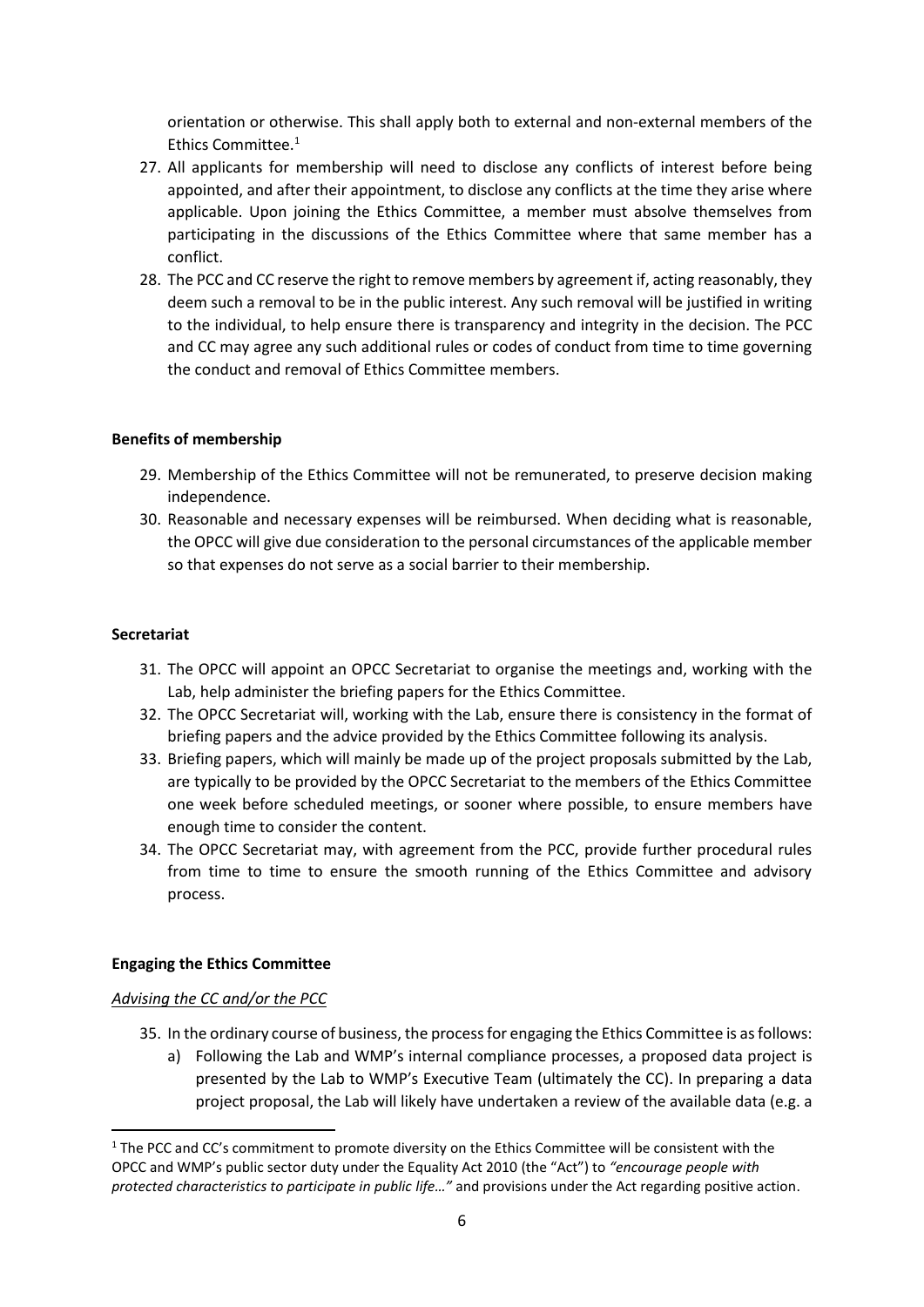data discovery exercise), and the point at which it takes the project to WMP's Executive Team will be after this initial preparation and scoping exercise.

- b) If approved by WMP's Executive Team, all proposals need to go through the Ethics Committee.
- c) The appropriate schemes of consent between WMP and the OPCC will be considered to help clarify when matters are purely operational and therefore only fall under the CC's remit, or when matters are not purely operational and therefore require the PCC's approval as well. Once decided, the Ethics Committee will be tasked with considering the briefing papers and advising the CC and/or the PCC.
- d) The CC and/or the PCC, as applicable, shall have regard to the advice provided by the Ethics Committee. However, they shall not be bound by the Ethics Committee's advice.
- e) Where the CC and/or the PCC do not follow the advice of the Ethics Committee, it will tell the Ethics Committee and will ordinarily provide reasons for not following the advice, as soon as is practicable, unless doing so would undermine legitimate operational secrecy (including matters relevant to national security) or which should be kept confidential in accordance with principles of public law.

## *Advice process*

- 36. Once notice of the meeting has been provided and the date scheduled, the Ethics Committee will consider the Analytic Lab's proposed project outlined in the briefing papers, including the methodology being adopted.
- 37. If the CC and PCC are satisfied (including after having received advice from the Ethics Committee) that the question and methodology meets the appropriate ethical standards, the Ethics Committee will be given, at a later date, a chance to consider:
	- a) The proposed policies and/or operational strategies being considered for interventions arising from the findings of the analysis; and
	- b) Whether or not any actioned policies and/or operational strategies were successful at achieving the stated objectives and/or an assessment of the public benefit or harm caused by such.
- 38. The Ethics Committee will also be given an opportunity to review any proposed changes to the applicable project, such as if the research methodology has changed, to consider the impact this has on the ethics issues.
- 39. The Ethics Committee's advice will be established by consensus, but any member has the right to be recorded in the meeting minutes as dissenting with the majority view of the Ethics Committee.
- 40. At each stage of the Ethics Committee's analysis (i.e. considering the initial project proposal; the proposed implementation arising from findings from a proposal and/or the success of any outcomes arising from implementing the project findings), it will issue written advice to the CC and/or the PCC as applicable explaining its position and stating:
	- a) It advises approving the project;
	- b) It advises approving the project with minor amendments;
	- c) It advises approving the project with major amendments;
	- d) It advises rejecting the project;
	- e) It requests more information from the Lab in order to be able to advise; or
	- f) So far as it relates to analysing the outcomes of an actioned policy or strategy arising from the Lab's research, it advises on a continued or changed course of direction (e.g. if serious problems have been identified necessitating stopping the intervention or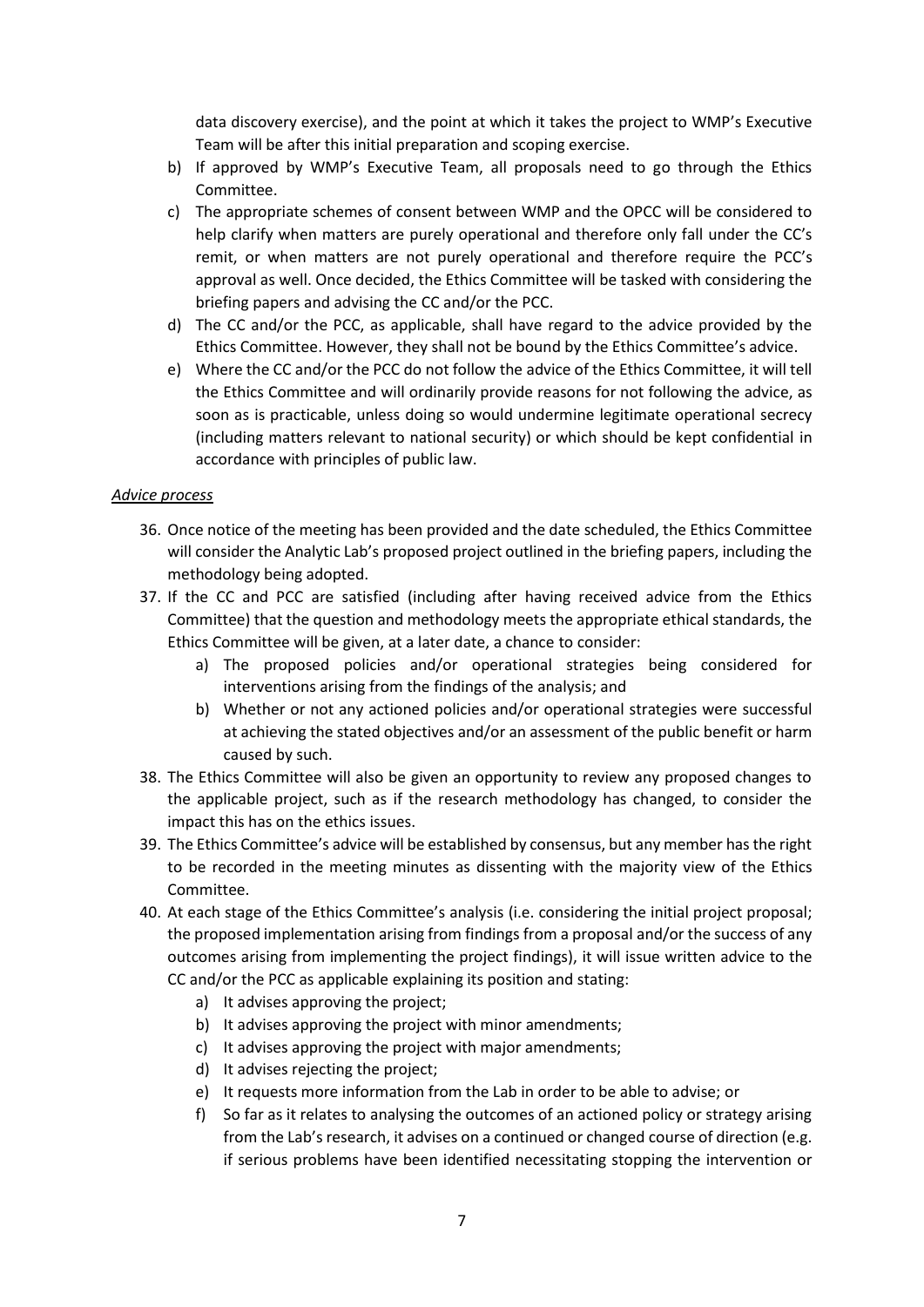encouraging further implementation of the intervention based on evidence of positive outcomes).

#### **Publication of briefing papers and advice**

- 41. The briefing papers provided to the Ethics Committee, the minutes and the advice provided by the Ethics Committee will be made public on the Ethics Committee website page, except where publication would disclose matters of operational secrecy (including matters relevant to national security) or which should be kept confidential in accordance with principles of public law.
- 42. A decision whether or not to disclose the briefing papers and/or advice shall remain with the CC and the PCC, and their internal compliance processes.
- 43. In any event, the Ethics Committee will consider each time it conducts an ethical assessment of a project, whether or not, based on ethical grounds rather than formal legal grounds, it advises the CC and PCC to publish all or part of the briefing and advice papers.
- 44. Note that these Terms of Reference (as may be amended from time to time) will also be made available on a page dedicated to the Ethics Committee on the PCC's website.
- 45. Once at the end of each year, with the support of the OPCC Secretariat under the guidance of the Chair, the Ethics Committee will publish an annual statement outlining the work of the Ethics Committee, save for those elements that are to be kept confidential pursuant to these Terms of Reference. Where applicable, the annual statement will include the ratio of nondisclosed to disclosed advice provided by the committee for the purpose of transparency.
- 46. It is anticipated that PCC's Strategic Police & Crime Board will be given an opportunity to consider and scrutinise each annual statement at a meeting of the PCC's choosing.

#### **Principles**

- 47. WMP and the OPCC understands that what counts as ethically right or moral can be ambiguous and open to debate and disagreement. Further, the OPCC and WMP understand that just because something is legal it does not necessarily follow that it is ethical, and the Ethics Committee members are expected to recognise this distinction, where relevant, when formulating their advice. What is or is not deemed ethical will very often involve a complex analysis with no clear cut answers or obvious solutions and members should at all times be encouraged to freely bring their individual perspective as to what they consider to be ethical issues. Nevertheless, the CC and PCC are under a duty to make decisions that are in the public interest and as such they require support in turning the outcome of theoretical moral debates into meaningful actions. Therefore, as is the case for many other ethics governance structures functioning in multiple contexts, the Ethics Committee is tasked with using its expertise to provide pragmatic advice that is appropriate for meaningfully advising the CC and PCC on how to move forward. The Ethics Committee is established to bring different people together with different perspectives and expertise to conduct a thorough ethical analysis so it can provide practical and independent advice.
- 48. To that end, in reviewing project and policy proposals, the Ethics Committee will provide WMP and the OPCC with advice having considered similar principles underlying the National Statistician's Data Ethics Advisory Committee. These are:
	- a) The use of data has clear benefits for users and serves the public good.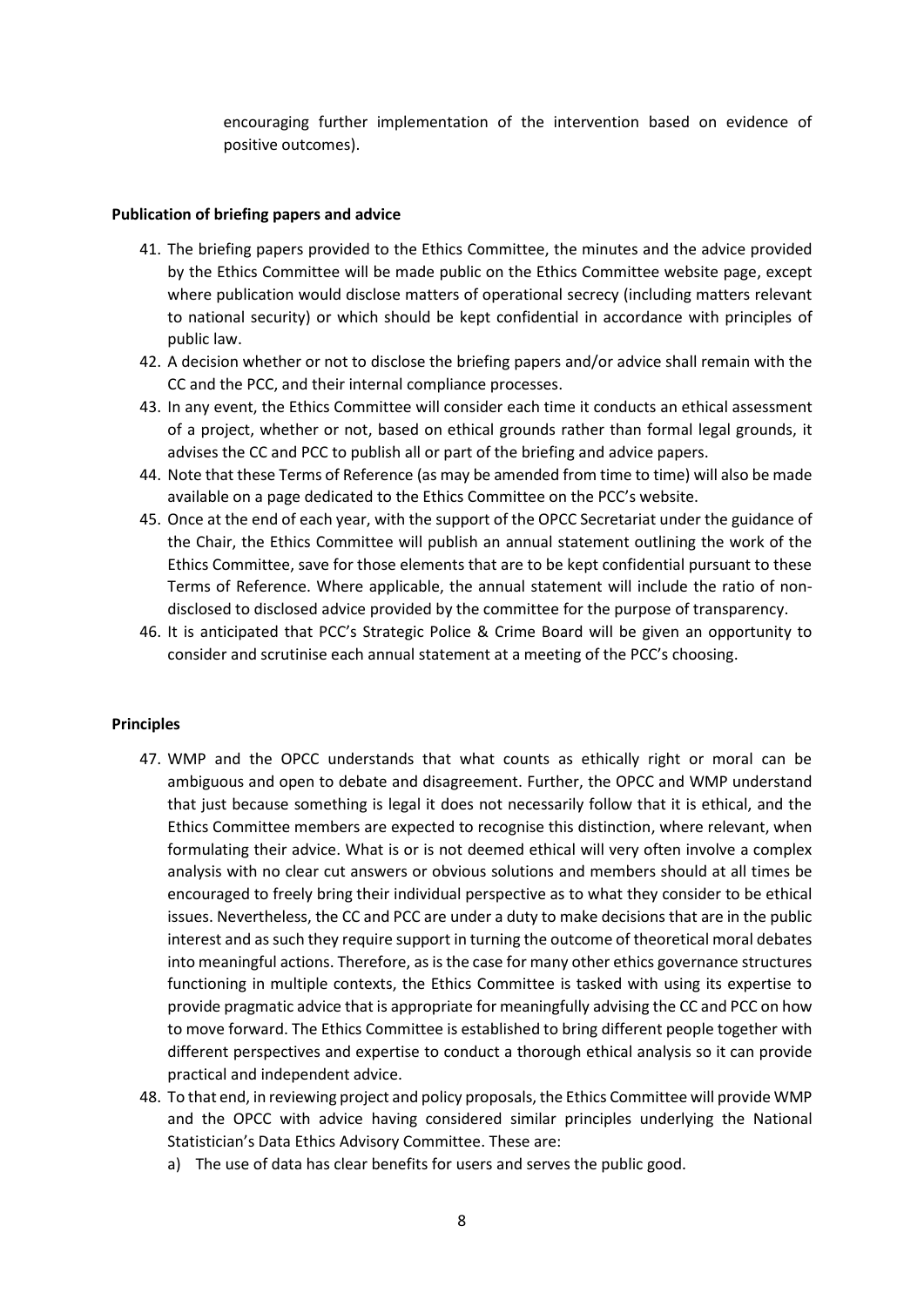- b) The proposed use of data should not discriminate against any individuals or groups of people (e,g, based on race, nationality, religion, gender, sex, disability, age, social background or otherwise).
- c) The proposed use of data is necessary and proportionate.
- d) The data subject's identity (whether person or organisation) is protected, information is kept confidential and secure, and the issue of consent is considered appropriately.
- e) The risks and limits of new technologies are considered and there is sufficient human oversight so that methods employed are consistent with recognised standards of integrity, quality and human rights.
- f) Data used and methods employed are consistent with legal requirements such as data protection laws, equality laws, the Human Rights Act, public law and rights of judicial review and the common law duty of confidence.
- g) The data used and research and analysis methods employed are sufficiently accurate, appropriate and rigorous in order to draw reasonable conclusions.
- h) The views of the public are considered in light of the data used and the perceived benefits of the research.
- i) The access, use and sharing of data is transparent, and is communicated clearly and accessibly to the public.
- j) The use of data will never be used to harm, cause emotional or physical danger, stigmatise and/or victimise a particular individual or group of individuals.
- 49. The Ethics Committee will of course consider these principles in light of the need to preserve WMP's operational independence and legitimate need to maintain operational secrecy on a case by case basis.

### **Key questions**

- 50. The Ethics Committee members will be selected on the basis of experience in applying ethics, relevant law and/or research and statistics expertise. It is expected that they come with sufficient experience to be able to identify pertinent questions when assessing the ethics of a specific project proposal, to be considered alongside the ethical principles above.
- 51. Questions will vary from project to project and will give rise to different issues relevant for considering the ethics. Equally, the questions that need to be considered will vary depending at what stage a particular project is being considered, such as whether it is at the proposal stage as opposed to the suggested policy or operations as a result of the findings stage or an analysis of an operation's outcomes.
- 52. Notwithstanding the existing expertise members will bring, the Ethics Committee will be invited to consider the following non-exhaustive list of questions as applicable or appropriate from time to time:
	- a) What is the purpose of the data analysis?
	- b) What kind of data will be used and to what degree will it be aggregated or anonymised?
	- c) How reliable is the data including?:
		- i. How is it collected?
		- ii. What is the identified population it is collected from and does it involve specific demographics or vulnerable groups (e.g. victims of crime, vulnerable adults or children, prisoners)?
		- iii. How old is it?
		- iv. Who collected it?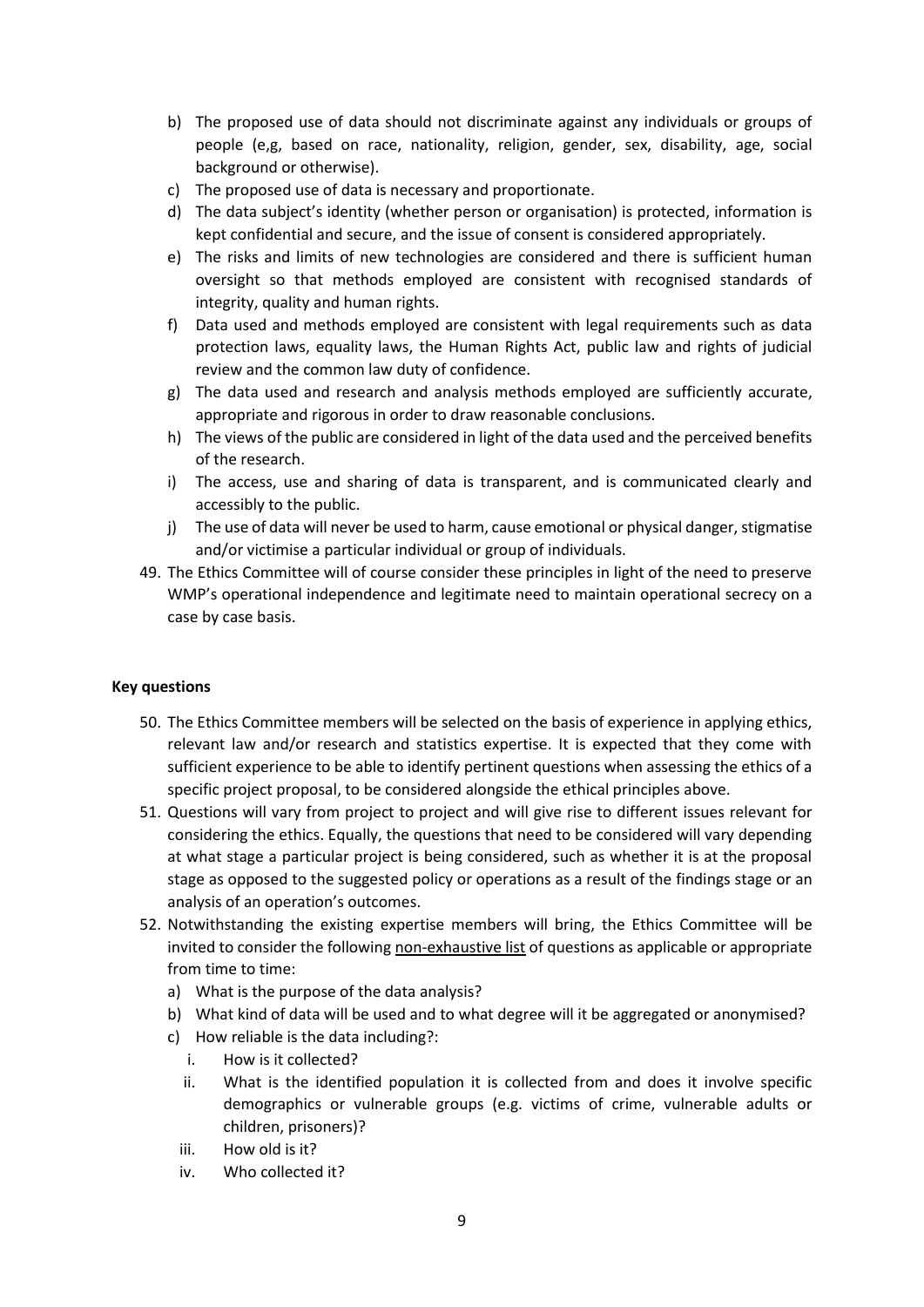- v. How large is the sample?
- vi. Does the data contain any biases by virtue of how it was collected?
- vii. Is there inaccurate or missing data?
- a) What are the details of the statistical/research methodology being used?
- b) Will anyone's privacy or human rights be infringed?
- c) Will anyone be discriminated against?
- d) Is the proposed project necessary and proportionate (e.g. is the analysis reasonable and/or is the use of personalised data, where applicable, proportionate?)
- e) How will the public benefit from the specific data project?
- f) How intrusive (i.e. sensitive personal data?) and identifiable is the data being looked at?
- g) How targeted is the use of data and will it target specific individuals?
- h) Are automated processes involved, and what are the risks in this case if there is limited or no human oversight?
- i) What are the risks of individuals or groups suffering unintended consequences?
- j) How compatible is the proposed use of data with the reason it was originally collected?
- k) Recognising that the public's agreement or disagreement does not necessarily mean something is ethical or unethical respectively, would the public agree with what you were doing?
- l) Would there be a risk of challenge, whether by judicial review or otherwise, from an affected individual, group or organisation (e.g. human rights campaign group)?
- m) How open is WMP about the project and methodology employed?
- n) How much accountability, governance and oversight is there throughout the project, including level of seniority?
- o) How secure is the data being used, including the findings?
- p) Is there an appropriate balance between privacy and the perceived benefits of the project?
- q) Has there been any stakeholder engagement?
- r) Is there a communications strategy regarding how research findings, implications for operations and monitoring (including matters of controversy and how this relates to matters of public confidence in policing) will be communicated to the CC, PCC and the public?
- s) Are policy or operational proposals as a result of the findings:
	- i. Appropriately substantiated by the project or is further research required to justify proposals?
	- ii. Proportionate, necessary and in pursuit of a legitimate purpose?
	- iii. Entail appropriate outcome monitoring and impact measurement mechanisms/plans?
	- iv. Punitive or supportive and preventative?
- t) Is there evidence of positive and/or negative outcomes arising from an implementation of operational proposals arising from a project's findings? If so:
	- i. How have these outcomes been measured and is the impact measurement (including consideration of impact on equality) scientifically robust?
	- ii. What steps should be taken to remedy identified problems or improve outcomes, including whether or not the implementation should be expanded, suspended or stopped?
- 53. These Terms of Reference are not intended to be overly prescriptive. While members will be invited to consider the principles and proposed questions above, members should not feel constrained by them. For instance, where members have additional questions or concerns